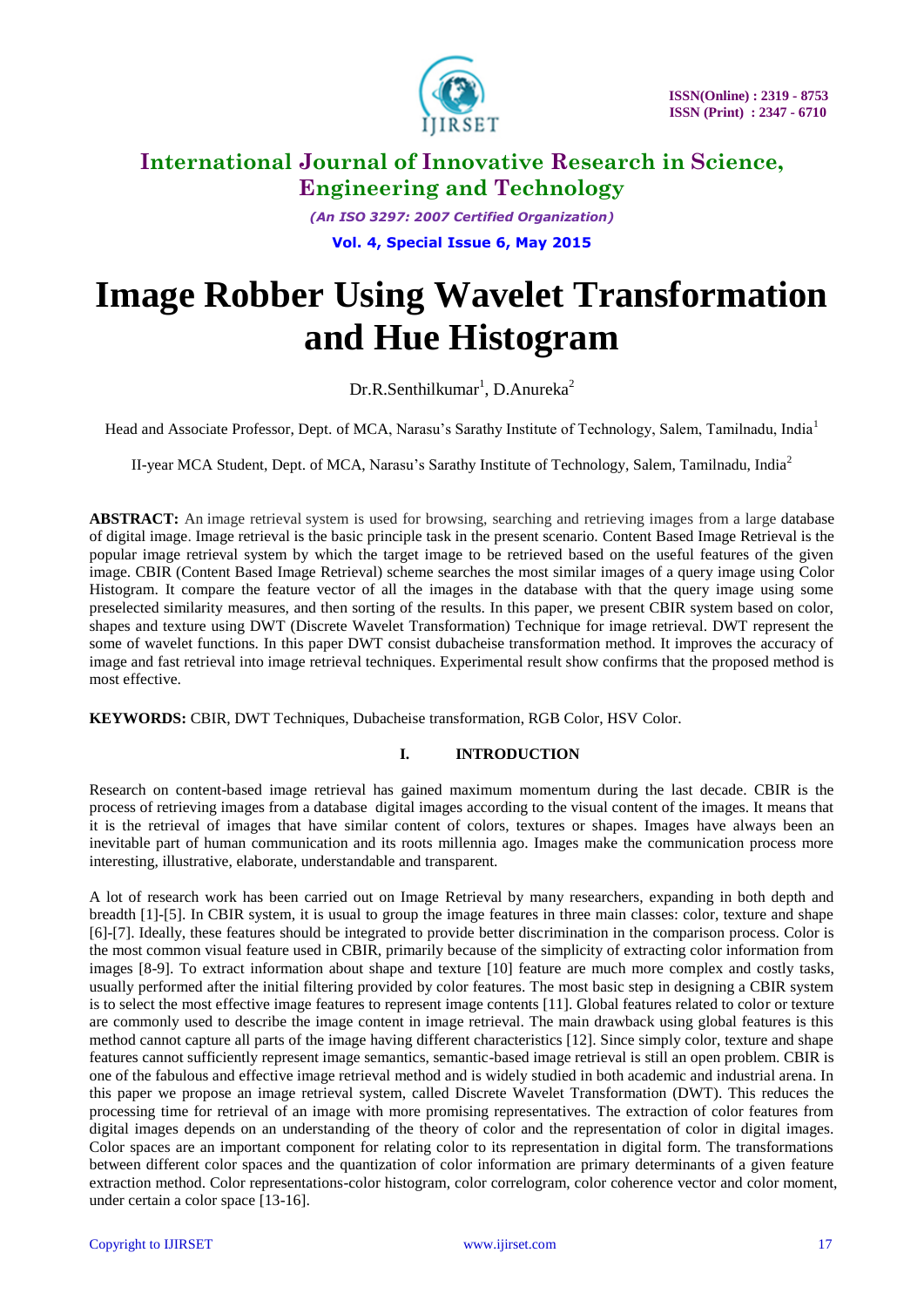

*(An ISO 3297: 2007 Certified Organization)*

# **Vol. 4, Special Issue 6, May 2015**

The rest of the paper is organized as follows: In section 2, a brief review of the related work is presented. The section 3 describes the color feature extraction. The section 4, presents the texture feature extraction and the section 5, presents the similarity matching. The proposed method is given in section 6 and section 7 describes the performance evaluation of the proposed method. Finally the experimental work and the conclusions are presented in section 8 and section 9 respectively.

### **II. RELATED WORK**

CBIR has become an active and fast-advancing research area in image retrieval in the last decade. The difference between the user's information need and the image representation is called the semantic gap in CBIR systems. The limited retrieval accuracy of image centric retrieval systems is essentially due to the inherent semantic gap between users.

A.W.M. Smeulders, M. Worring, and R. Jain [1] describe "Content-based" means that the search will analyze the actual contents of the image rather than the metadata such as keywords, tags, and/or descriptions associated with the image. The term 'content' in this context might refer to colors, shapes, textures, or any other information that can be derived from the image itself.

Gulfishan Firdose Ahmed, Raju Barskar [2] in this paper, the basic components of content-based image retrieval system is introduced. The semantic-based image retrieval is a better way to solve the "semantic gap" problem, so the semantic-based image retrieval method is stressed in this paper. Other related techniques such as relevance feedback and performance evaluation also discussed. In many areas of commerce, government, academia, and hospitals, large collections of digital images are being created. Many of these collections are the product of digitizing existing collections of analogue photographs, diagrams, drawings, paintings, and prints. Usually, they are searched by using keyword indexing, or simply by browsing. Digital images databases however, open the way to content-based searching. In this paper the survey is done on some technical aspects of current content-based image retrieval systems.

X. Zhou and T. Huang [3] in this paper analyze the nature of the relevance feedback problem in a continuous representation space in the context of multimedia information retrieval. Emphasis is put on exploring the uniqueness of the problem and comparing the assumptions, implementations, and merits of various solutions in the literature. An attempt is made to compile a list of critical issues to consider when designing a relevance feedback algorithm. With a comprehensive review as the main portion, this paper also offers some novel solutions and perspectives. Relevance feedback is a feature of some information retrieval systems. The idea behind relevance feedback is to take the results that are initially returned from a given query and to use information about whether or not those results are relevant to perform a new query.

Chun et al. [12] proposed a CBIR method based on an efficient combination of multi resolution color and texture features based CBIR. Their colors, auto correlograms features of the hue and saturation component images in HSV color space are used. As its texture features, block difference of inverse probabilities and block variation of local correlation coefficient moments of the value component image are adopted. The color and texture features are extracted in multi resolution wavelet domain and then combined.

S. Tong and E. Chang [13] this paper describes that Support vector machines (SVMs, also support vector networks) are supervised learning models with associated learning algorithms that analyze data and recognize patterns, used for classification and regression analysis. The basic SVM takes a set of input data and predicts, for each given input, which of two possible classes forms the output, making it a non-probabilistic binary linear classifier. Given a set of training examples, each marked as belonging to one of two categories, an SVM training algorithm builds a model that assigns new examples into one category or the other. An SVM model is a representation of the examples as points in space, mapped so that the examples of the separate categories are divided by a clear gap that is as wide as possible. New examples are then mapped into that same space and predicted to belong to a category based on which side of the gap they fall on.

D. Tao, X. Tang, and X. Li [14] in this paper, authors make theoretical and practical comparisons between principal and complement components of image features in CBIR RF. Most of the previous RF approaches treat the positive and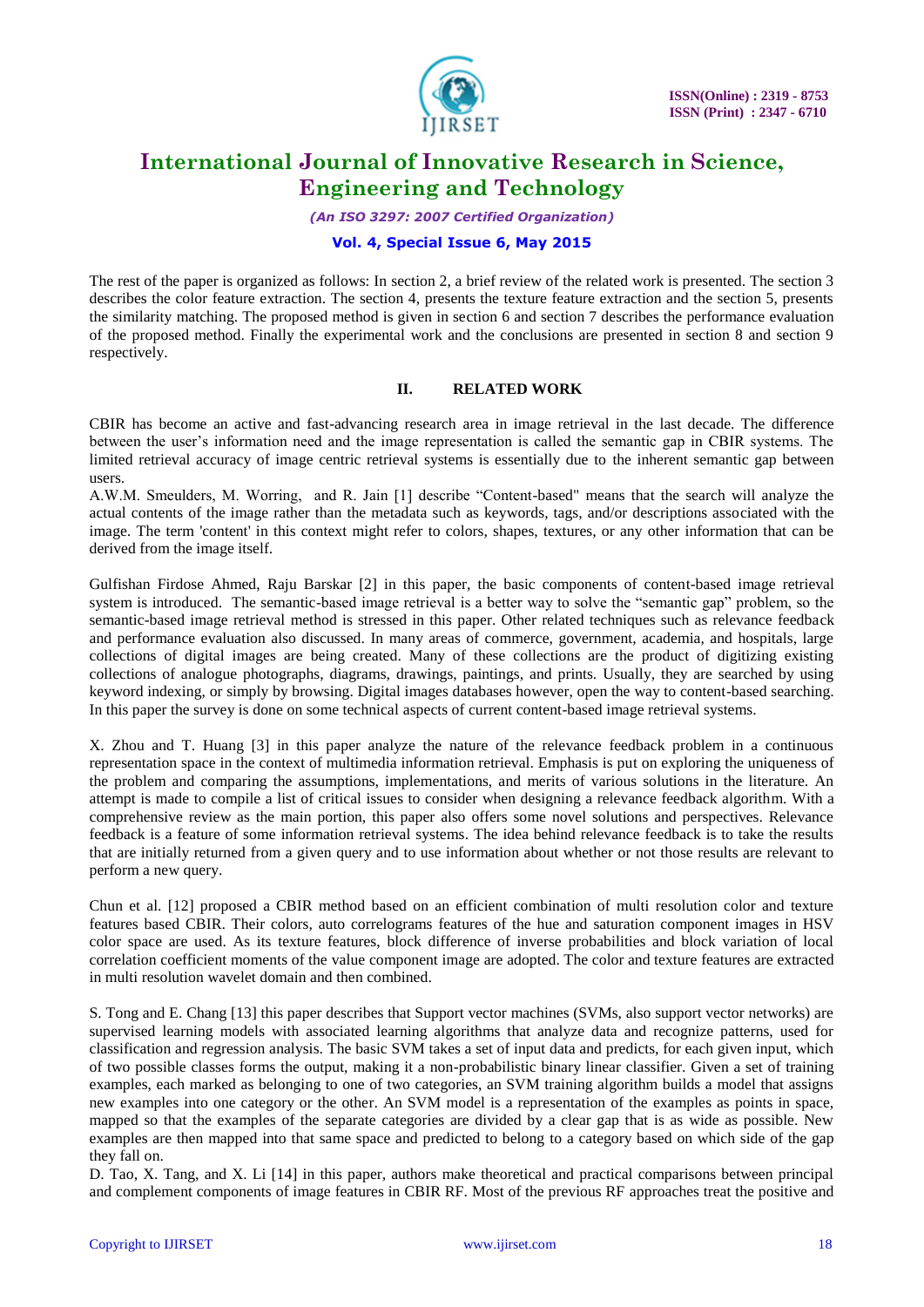

*(An ISO 3297: 2007 Certified Organization)*

# **Vol. 4, Special Issue 6, May 2015**

negative feedbacks equivalently although this assumption is not appropriate since the two groups of training feedbacks have very different properties. It means that all positive feedbacks share a homogeneous concept while negative feedbacks do not. Authors explore solutions to this important problem by proposing an orthogonal complement component analysis. Experimental results are reported on a real-world image collection to demonstrate that the proposed complement components method consistently outperforms.It thconventional principal components method in both linear and kernel spaces when users want to retrieve images with a homogeneous concept.

### **III. COLOR AND TEXTURE FEATURES**

### A. **COLOR SPACES**

Color spaces are important component in representing images in digital form. Color representations:-color histogram, color coherence vector which are together called as color space. The color histogram feature is the most important in image retrieval. Here color histogram is a vector which is collection of element where each element stands for the no of pixels in a bin of image.

### **(i)Color feature extraction**

A color image can be represented using three primaries of a color space. Since the RGB color space does not correspond to the human way of perceiving the colors, so the HSV color space in this approach is used. HSV is an intuitive color space in the sense that each component contributes directly to visual perception, and it is common for image retrieval systems. Hue is used to distinguish colors or represents a pure color, where as saturation gives a measure of the percentage or amount of white light added to a pure color. Value refers to the perceived light intensity or measures brightness. Advantages of HSV color space are:-good compatibility with human intuition and there is a separability of chromatic and achromatic components. The color distribution of pixels in an image contains sufficient information. There are Global color properties and Local color properties for an image. The following two features to represent the global properties of an image can be used. The mean of pixel colors states the principal color of the image, and the standard deviation of pixel colors represents the variation of pixel colors in an image. The variation degree of pixel colors in an image is called the color complexity of the image. Global Color Properties:

The mean  $(\mu)$  and the standard deviation  $(\sigma)$  of a color image are defined as follows:

**µ = 1̸N ∑ i=1pi………………………(1) = √(1∕−1∑i=1( =1−) 2 )……(2)**

Where  $\mu = [\mu H, \mu S, \mu V]$  *T* and  $\sigma = [\sigma H, \sigma S, \sigma V]$  *T*, each component of  $\mu$  and  $\sigma$  indicates the HSV information, and Pi indicates the *i*th pixel of an image. Local Color Properties: The local color properties in an image play also an important role to improve the retrieval performance. Hence, a feature called binary bitmap can be used to capture the local color information of an image.

#### B. **TEXTURE**

This feature is generally used in similarity matching of images. Texture means smoothness, coarseness and regularity. The texture features are analyzed using statistical approach.The content based image retrieval system is implemented with determining support. Here we are using K-means clustering technique of data mining to create index of images in database once index is created we implement retrieval and search process using index. Commonly in traditional image search and retrieval process every time when a query image is done against database then the query image is verified with every image in database. During this process feature extraction is performed for query images and database images in every search process. Also similarity matching is performed in every search process. As the search process is costly and time consuming every time. In case of proposed system, first K-means clustering creates index and images are organized in clusters in memory. Every cluster is collection of similar images based on content. Now every time search process is implemented the feature extraction and similarity matching are performed on clusters rather than individual images. This shows that the process is improved and is of less cost than the traditional one.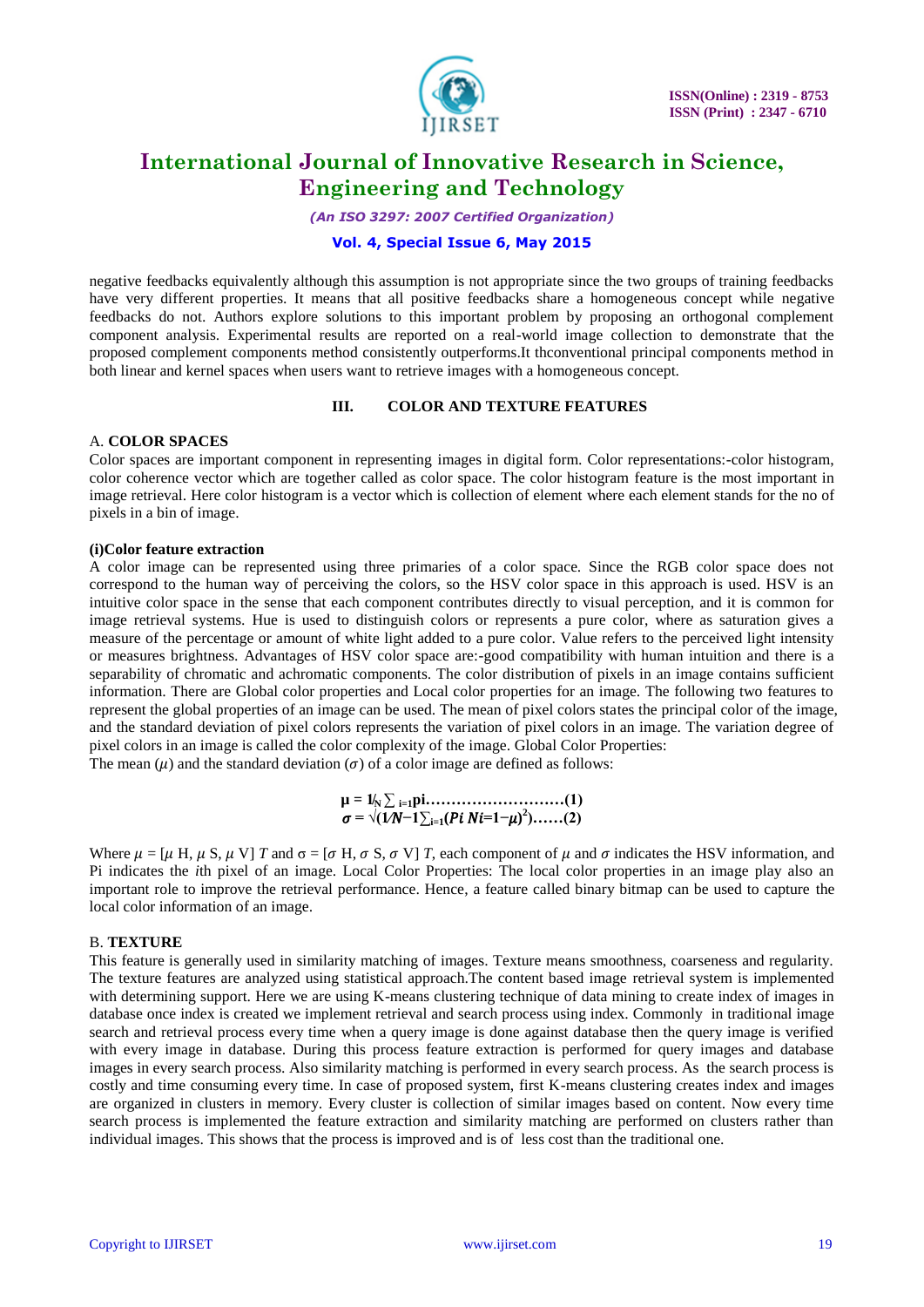

*(An ISO 3297: 2007 Certified Organization)*

### **Vol. 4, Special Issue 6, May 2015**

#### **(i)Texture properties**

Texture is an important attribute that refers to innate surface properties of an object and their relationship to the surrounding environment. The gray level co-occurrence matrix (GLCM) is a simple and effective method for representing texture. GLCM creates a matrix with the directions and distances between pixels, and then extracts meaningful statistics from the matrix as texture features. The GLCM represents the probability p  $(i, j; d, \theta)$  that two pixels in an image, which are located with distance  $d$  and angle  $\theta$ , have gray levels *i* and *j*.

### **IV. PROPOSED METHOD**

#### **DISCRETE WAVELET TRANSFORMATION**

#### **(i)Dubacheise transformation method**

The wavelet representation gives information about the variations in the image at different scales. Discrete Wavelet Transform (DWT) represents an image as a sum of wavelet functions with different locations (shift) and scales [5]. Wavelet is the multi-resolution analysis of an image and it is proved that having the signal of both space and frequency domain [6]. Any decomposition of an 2D image into wavelet involves a pair of waveforms: the high frequency components are corresponding to the detailed parts of an image while the low frequency components are corresponding to the smooth parts of an image. DWT for an image as a 3D signal can be derived from a 2D DWT, implement 2D DWT to every rows then implement 2D DWT to every column. Any decomposition of a 3D image into wavelet involves four sub-band elements representing LL (Approximation), HL (Vertical Detail), LH (Horizontal Detail), and HH (Detail), respectively. The wavelet transform may be seen as a filter bank and illustrated as follow, on a one dimensional signal  $x[n]$ .  $x[n]$  is input signal



Figure 1. Level 1 of 3D DWT



Figure 2.Example of DWT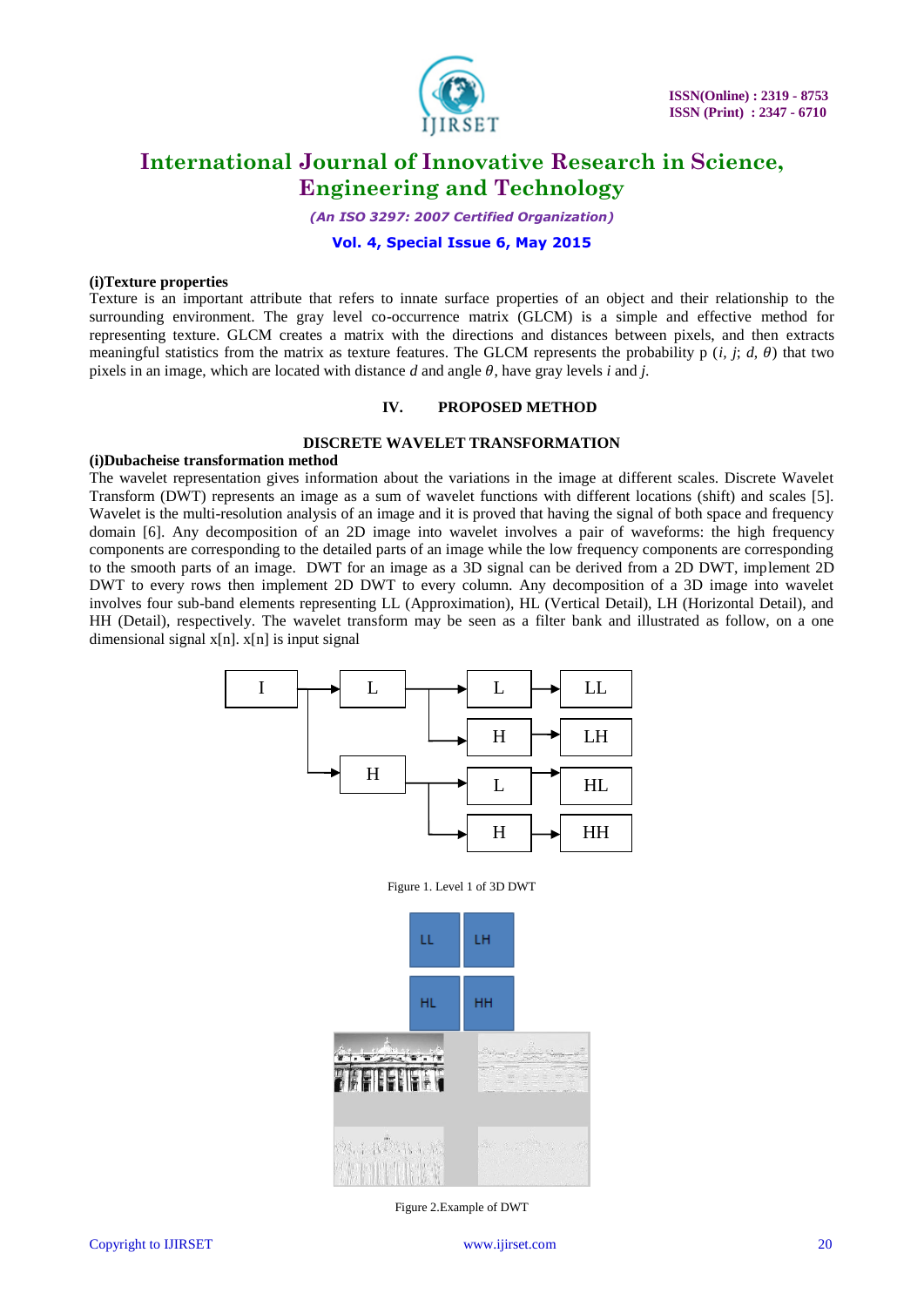

*(An ISO 3297: 2007 Certified Organization)*

# **Vol. 4, Special Issue 6, May 2015**

that contains high frequencies and low frequencies. h[k] and g[k] is channel filter bank involving sub sampling. c[n] is called averages contains low frequencies signal. d[n] is called wavelet coefficients contain high frequencies signal. c[n] and  $d[n]$  be sub sampled (decimated by 2: ) the next process for further decomposition is iterated on the low signal  $c[n]$ .



Figure 3. Two channel filter bank

For example, 2D Haar wavelet decomposition is expressed as follows, let  $x[n]$  be an input,  $x[n] = X0, X1, X2, \ldots XN-1$ which contains N elements. Then output will consist of  $N/2$  elements of averages over the input and is stored in  $c[n]$ . Also the other output contains N/2 elements wavelet

coefficients values and is stored in d[n]. The Haar equation to calculate an average AVi (See Eq.1) and a wavelet coefficient WCi (See Eq.2) from pair data odd and even element in the input data are:

$$
AV_{i} = \frac{X_{i} + X_{i+1}}{2}
$$
 (1)  
\n
$$
WC_{i} = \frac{Xi - Xi_{+1}}{2}
$$
 (2)

Where:

 $AV = Average$ WC =Wavelet coefficient

#### **C. Image Retrieval Algorithm**

The proposed image retrieval algorithm is as follows,

- **Step1:** First Read Query image and Convert from RGB image to gray image and HSV image then Decomposition using wavelet transformation.
- **Step2:** Make every Wavelet coefficients, WCnew = | WCold |.
- **Step3:** Combination of horizondal details and vertical details,  $CVdHd(i,j) = Max(Vd(i,j),Hd(i,j))$ .
- **Step4:** Choose significant points on CVdHd(i,j) by threshold the high value.
- **Step5:** Choose points on HSV image and it neighbor (3x3 pixel) base on coordinate significant points on CVdHd(i,j) then Forming color feature vector by using The first order statistical moment and the second order statistical moment.
- **Step6:** Forming texture feature vector by using Gabor transform on 7x7 pixel neighbor of significant points and Implement min/max normalization on all feature vector with range [0 1].
- **Step7:** Measure the distance between feature vector image query and feature vector image in the dataset by using Euclidean distance then display image results with X top ranking from the dataset.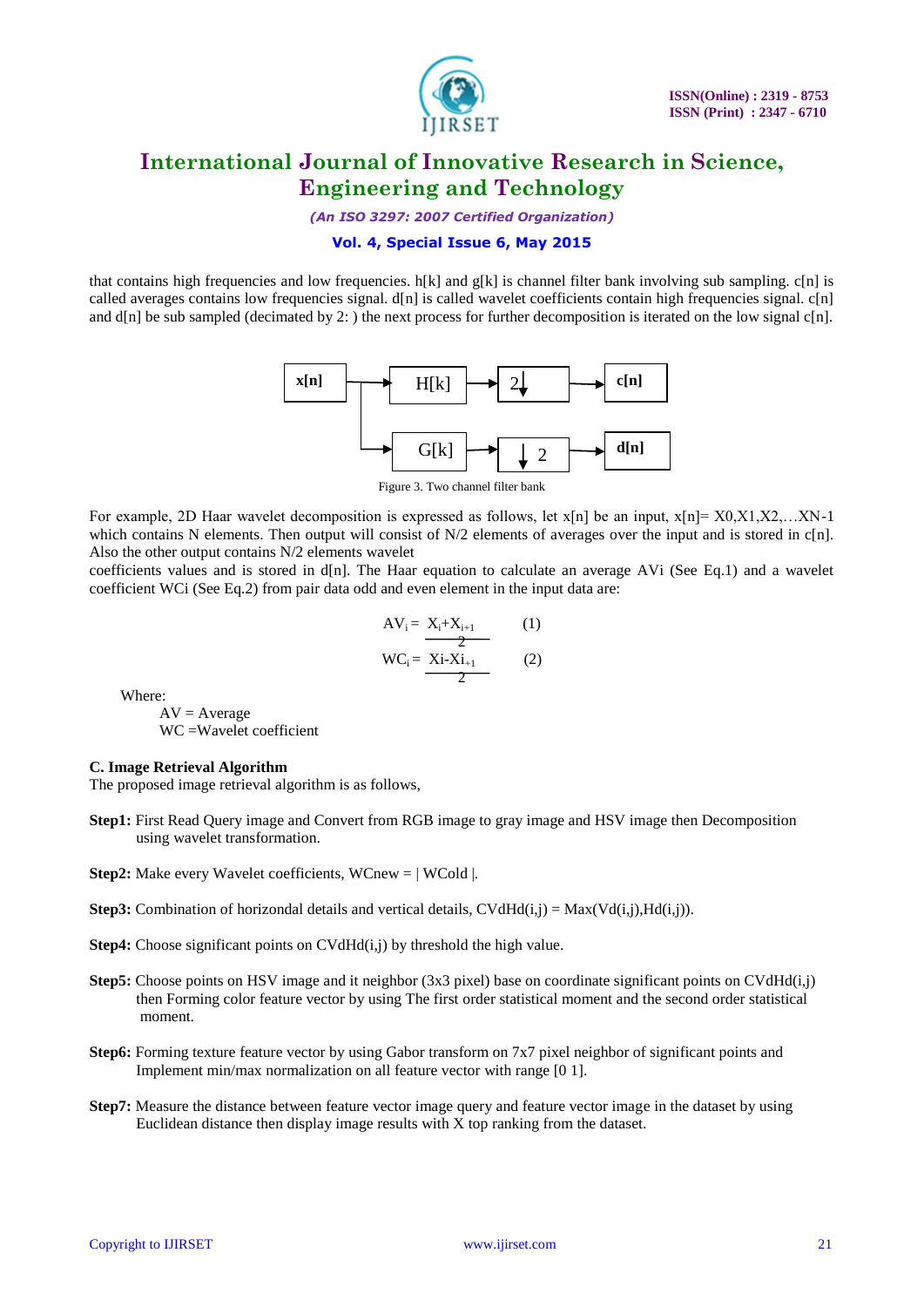

*(An ISO 3297: 2007 Certified Organization)* **Vol. 4, Special Issue 6, May 2015**

### **D.SYSTEM DESIGN**



#### **V. PERFORMANCE EVALUATION**

The performance of retrieval of the system can be measured in terms of its recall and precision. Recall measures the ability of the system to retrieve all the models that are relevant, while precision measures the ability of the system to retrieve only the models that are relevant. It has been reported that the histogram gives the best performance through recall and precision value [35, 44]. They are defined as:

|     | <b>Precision</b> = Number of relevant image retrieved  |  |  |  |
|-----|--------------------------------------------------------|--|--|--|
| (5  | Total number of images retrieved                       |  |  |  |
|     | $\textbf{Recall} =$ Number of relevant image retrieved |  |  |  |
| (6) | Total number of relevant image                         |  |  |  |

Where A represent the number of relevant images that are retrieved, B, the number of irrelevant items and the C, number of relevant items those were not retrieved. The number of relevant items retrieved is the number of the returned images that are similar to the query image in this case. The total number of items retrieved is the number of images that are returned by the search engine.

|             | <b>Shape</b>     |        | <b>Color</b>     |               |
|-------------|------------------|--------|------------------|---------------|
| Category    | <b>Precision</b> | Recall | <b>Precision</b> | <b>Recall</b> |
| Elephant    | 0.51             | 0.06   | 0.65             | 0.15          |
| <b>Bike</b> | 0.74             | 0.09   | 0.7              | 0.17          |
| Dinosaur    | 0.83             | 0.2    | 0.75             | 0.18          |
| AVG         | 0.69             | 0.03   | 0.23             | 0.05          |

# **VI. EXPRIMENT RESULT**

**Table 1 color and shape based precision and recall analysis**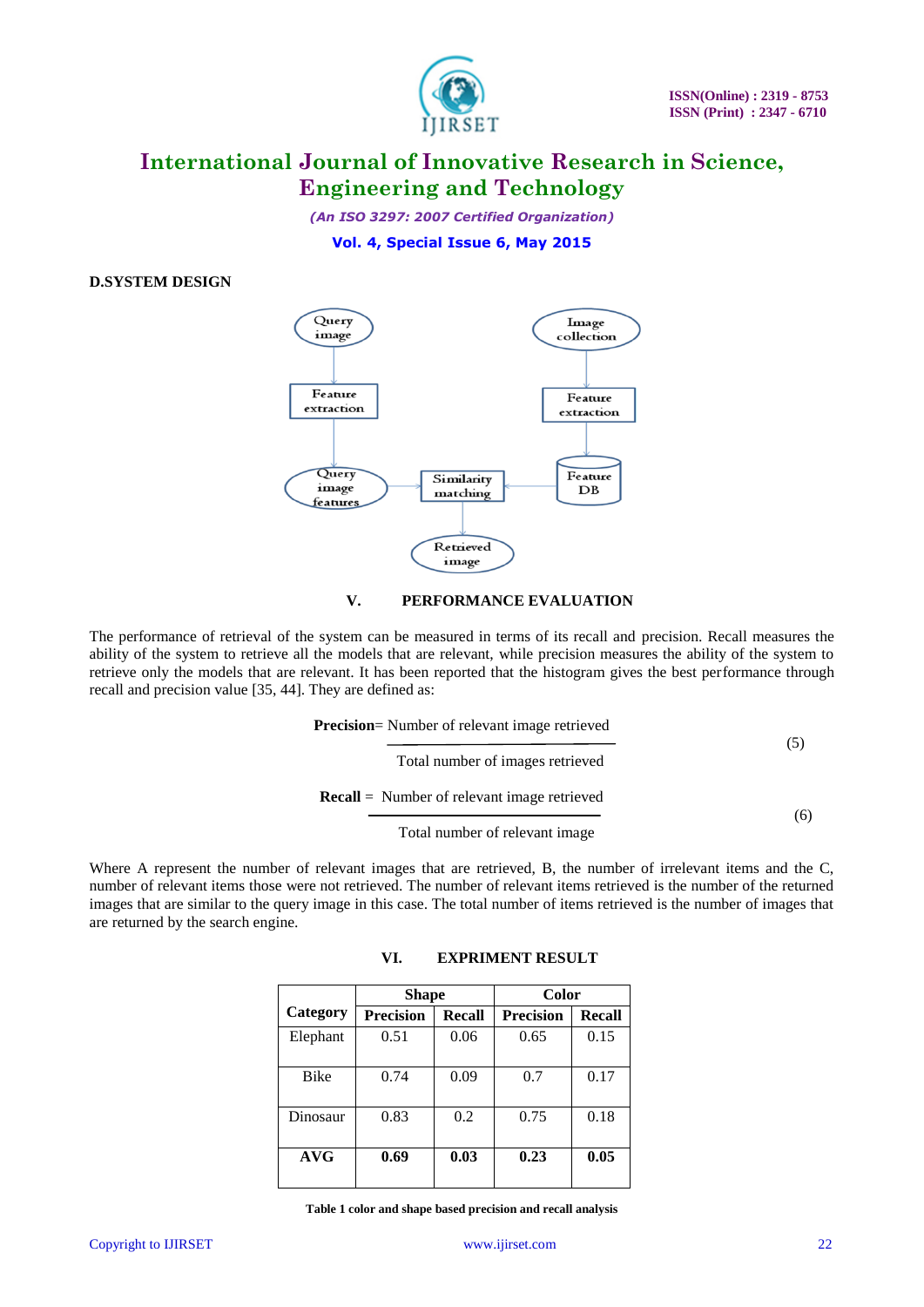

*(An ISO 3297: 2007 Certified Organization)* **Vol. 4, Special Issue 6, May 2015**

| Category    | Color & Shape<br>(CCV) |        | Color & Shape<br>(Histogram) |        |
|-------------|------------------------|--------|------------------------------|--------|
|             | Precision              | Recall | <b>Precision</b>             | Recall |
| Elephant    | 0.76                   | 0.04   | 0.45                         | 0.1    |
| <b>Bike</b> | 0.59                   | 0.08   | 0.38                         | 0.08   |
| Dinosaur    | 0.69                   | 0.15   | 0.44                         | 0.1    |
| AVG         | 0.22                   | 0.03   | 0.14                         | 0.03   |

**Table 2 combination of color and shape precision and recall analysis**